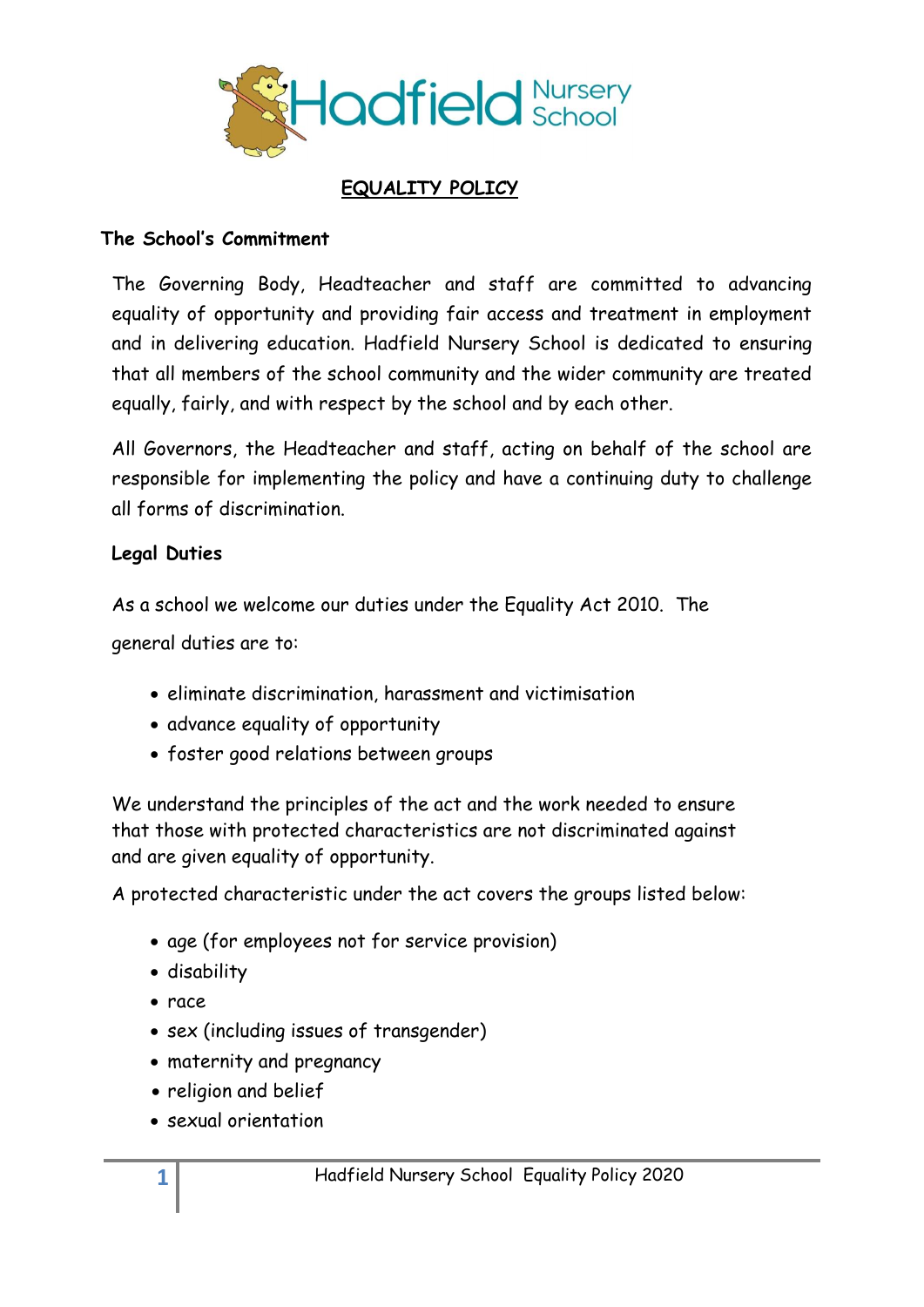marriage and civil partnership

In advancing equality of opportunity:

- we aim to remove or minimise the disadvantages suffered by people due to their protected characteristics
- we aim to meet the needs of people with certain protected characteristics where these are different from the needs of other people
- we encourage people with certain protected characteristics to participate in public life or in other activities where their participation is disproportionately low.

 In order to meet our general duties, listed above, the law requires us to do some specific duties to demonstrate how we meet the general duties, these are to:

- publish equality information to demonstrate compliance with the general duty across its functions. (**We will not publish any information that can specifically identify any child)**
- prepare and publish equality objectives.

To do this we will collect data related to the protected characteristics above and analyse this data to determine our focus for our equality objectives. The data will be assessed across our core provisions as a school. This will include the following functions:

- admissions
- attendance
- attainment and progress
- exclusions
- prejudice related incidents
- participation

Our objectives will detail how we will ensure equality is applied to the functions listed above. However, where we find evidence that other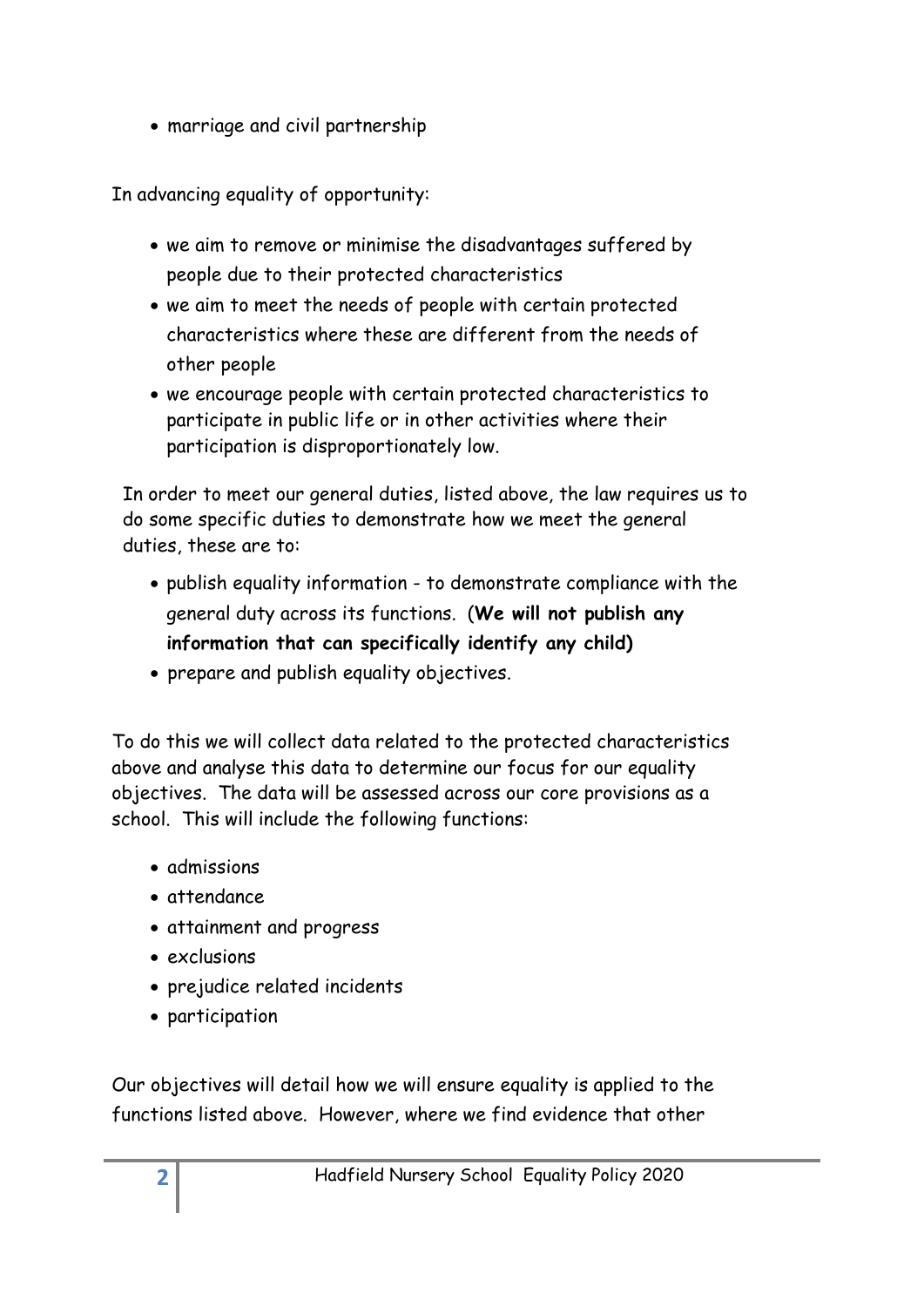functions have a significant impact on any particular group, we will include work in this area.

We use evaluation and data collection to inform our decision making and assess the impact on equality of our decision making, policies and practices.

We also welcome our duty under the Education Act 2011 to demonstrate how the education we provide meets the needs of the range of learners at the school.

We recognise that these duties reflect international human rights standards as expressed in the UN Convention on the Rights of the Child, the UN Convention on the Rights of People with Disabilities, and the Human Rights Act 1998.

In fulfilling our legal obligations we will:

- recognise, celebrate and respect diversity
- foster positive attitudes and relationships, and a shared sense of belonging
- tackle prejudice and promote understanding between people from different groups
- observe good equalities practice, including staff recruitment, retention and development, and procurement
- aim to reduce and remove existing inequalities and barriers
- consult and involve widely
- strive to ensure that the communities within, around and beyond our school will benefit
- follow guidance from Derbyshire Children's and Younger Adults Service HR on equality in recruitment, selection and employment
- use the school's complaints procedure initially to deal with any complaints under the Equality Act 2010, use the Questions Procedure and, for any complaint not resolved internally, use the local authority complaints procedure.

# Addressing Prejudice Related Incidents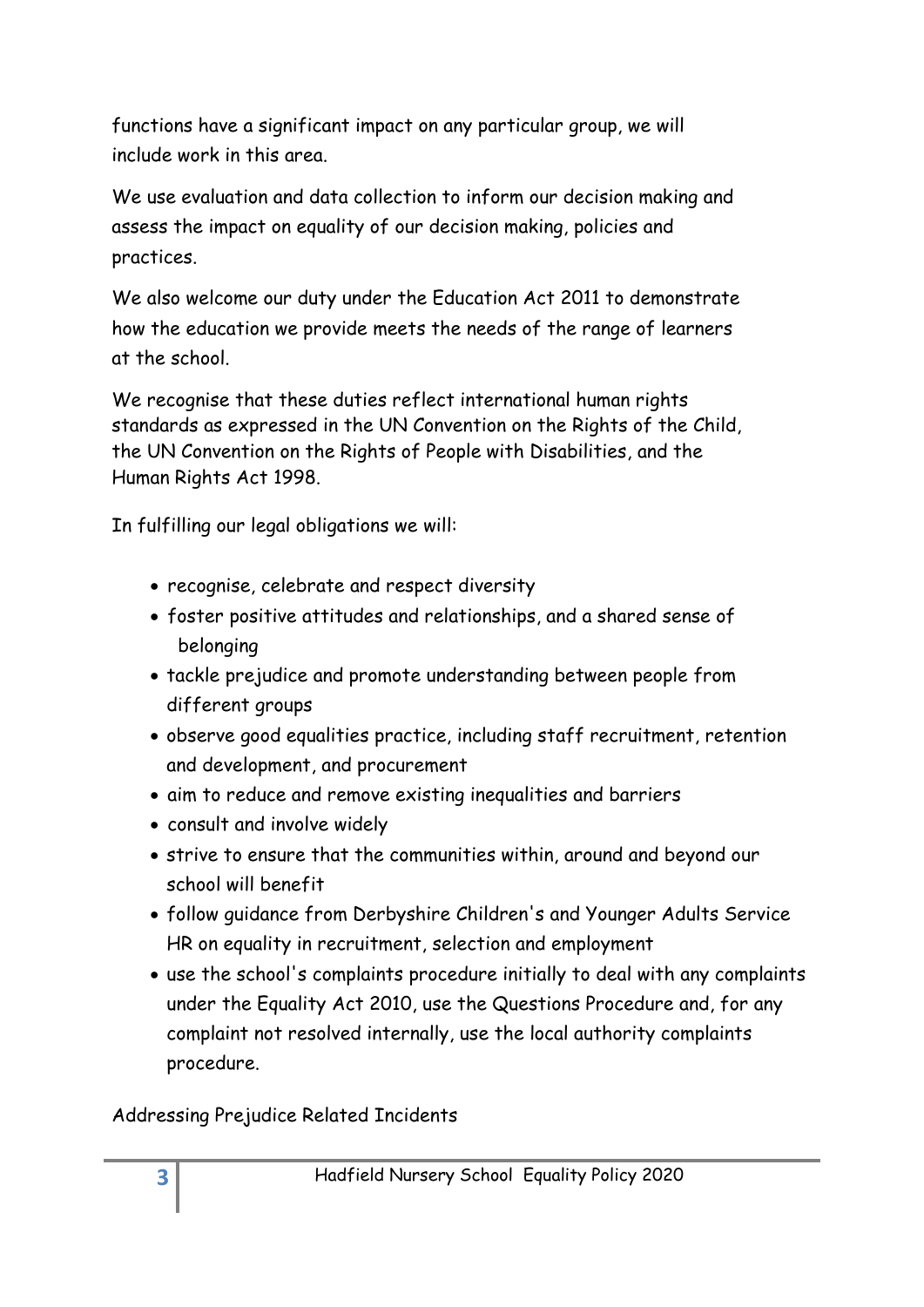This school is opposed to all forms of prejudice and we recognise that children and young people who experience any form of prejudice related discrimination may fare less well in the education system. We provide both our learners and staff with an awareness of the impact of prejudice in order to reduce the likelihood of any incidents. If incidents occur we address them immediately and report them to the Local Authority using the online reporting system.

# Responsibility

We believe that promoting equality is the whole school's responsibility:

The roles and responsibilities within our school community

Our Headteacher will:

- ensure that staff, parents/carers and pupils/students are informed about the Equality Policy
- $\Box$  oversee the effective implementation of the policy
- $\Box$  develop partnerships with external agencies regarding the policy so that the school's actions are in line with the best advice available
- monitor the policy and report to the Governing Body on the effectiveness of the policy
- $\Box$  ensure that the senior leadership team is kept up to date with any development affecting the policy or actions arising from it.

Our governing body will:

- designate a governor with specific responsibility for the Equality Policy
- $\Box$  ensure that any action plans are monitored through a relevant sub-committee
- support the headteacher in implementing any actions necessary
- $\Box$  engage with parents and partner agencies about the policy
- $\Box$  evaluate and review the policy.

Our Senior Leadership Team will:

- have responsibility for supporting other staff in implementing this policy
- $\Box$  provide a lead in the dissemination of information relating to the policy
- with the Headteacher, provide advice/support in dealing with any incidents/issues
- $\Box$  assist in implementing reviews of this policy.

Our pupils will: